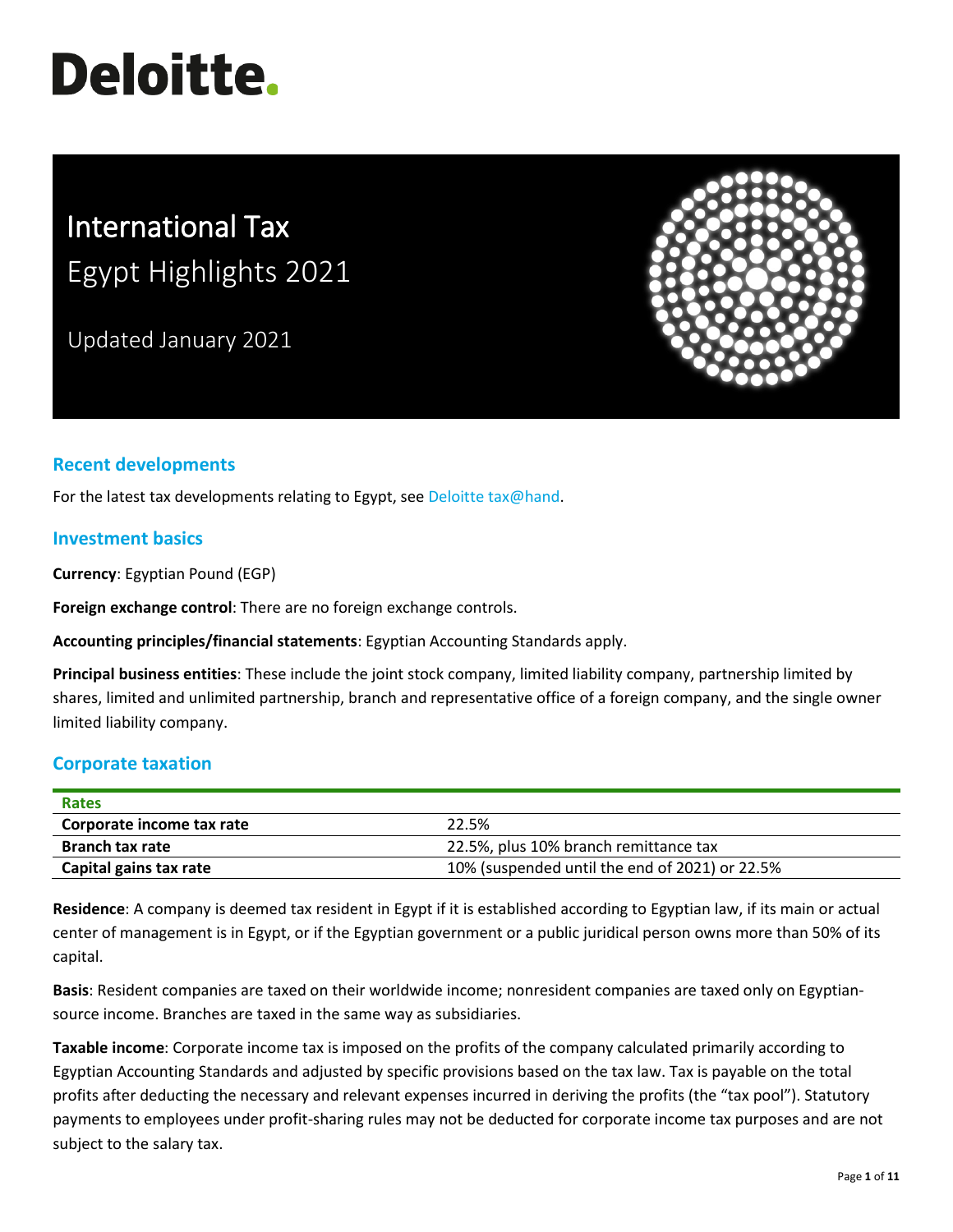**Rate**: The standard corporate income tax rate is 22.5%. Companies engaged in the exploration and production of oil and gas are taxed at a rate of 40.55%.

**Surtax**: There is no surtax.

**Alternative minimum tax**: There is no alternative minimum tax.

**Taxation of dividends**: Under a "dividend exemption" (DIVEX) mechanism, 90% of the dividends received by an Egyptian resident parent company from an Egyptian or foreign subsidiary are exempt from corporate income tax. The mechanism applies where the resident parent holds at least 25% of the shares of the subsidiary for at least two years before the distribution or, if the holding period is not met at the time of the distribution, the parent commits to hold the shares in the subsidiary for two years. If the ownership is less than 25%, the dividends are excluded from the tax pool together with related costs, based on a formula specified in the law.

For resident parent companies receiving dividends from resident subsidiaries that qualify for the DIVEX mechanism, the effective tax on dividends is 22.5% on 10% of the dividend, in addition to the 10% withheld at source by the subsidiary (effective tax rate of 12.25%) or 5% withheld at source by the subsidiary if the subsidiary is a listed company (effective tax rate of 7.25%).

Dividends distributed by companies, including companies established under the special economic zones system, and profit shares distributed by partnerships to a nonresident natural person and to a resident or nonresident juridical person, including profits of nonresident juridical persons realized through a permanent establishment (PE) in Egypt, are subject to a 10% withholding tax except for dividends distributed in the form of free shares. The rate is 5% for dividends distributed by companies listed on the Egyptian stock exchange. The profits of a PE must be distributed within 60 days from the PE's financial year-end.

**Capital gains**: Capital gains derived by a resident company from the sale of shares listed on the Egyptian stock exchange are subject to a reduced 10% corporate income tax rate in a separate income tax pool. However, this tax has been "suspended" temporarily (i.e., an exemption is granted) until the end of 2021; the 10% tax will apply on resident sellers after that date. This suspension period does not apply to gains from the sale of government bonds.

Capital gains derived by a nonresident company from the sale of shares listed on the Egyptian stock exchange or from the disposal of treasury bills are not subject to tax.

Capital gains derived by a resident or a nonresident entity from the disposal of unlisted securities in Egyptian companies are taxed at the standard corporate income tax rate. Where relief may be available under a relevant tax treaty, the nonresident taxpayer should file a form with the International Tax Department (formerly the Tax Treaties Department) of the Egyptian Tax Authority (ETA) to get formal "pre-approval" of the tax treaty application.

**Losses**: Losses may be carried forward for five years (three years for losses derived from trading in shares). The carryback of losses is not permitted, except for losses incurred by a construction company on long-term contracts.

**Foreign tax relief**: Foreign taxes paid overseas may be deducted from Egyptian income tax payable, but the deduction may not exceed the total tax payable in Egypt.

**Participation exemption**: See "Taxation of dividends" and "Capital gains," above.

**Holding company regime**: There is no holding company regime.

**Incentives**: Projects established under the free zone system are not subject to tax in Egypt.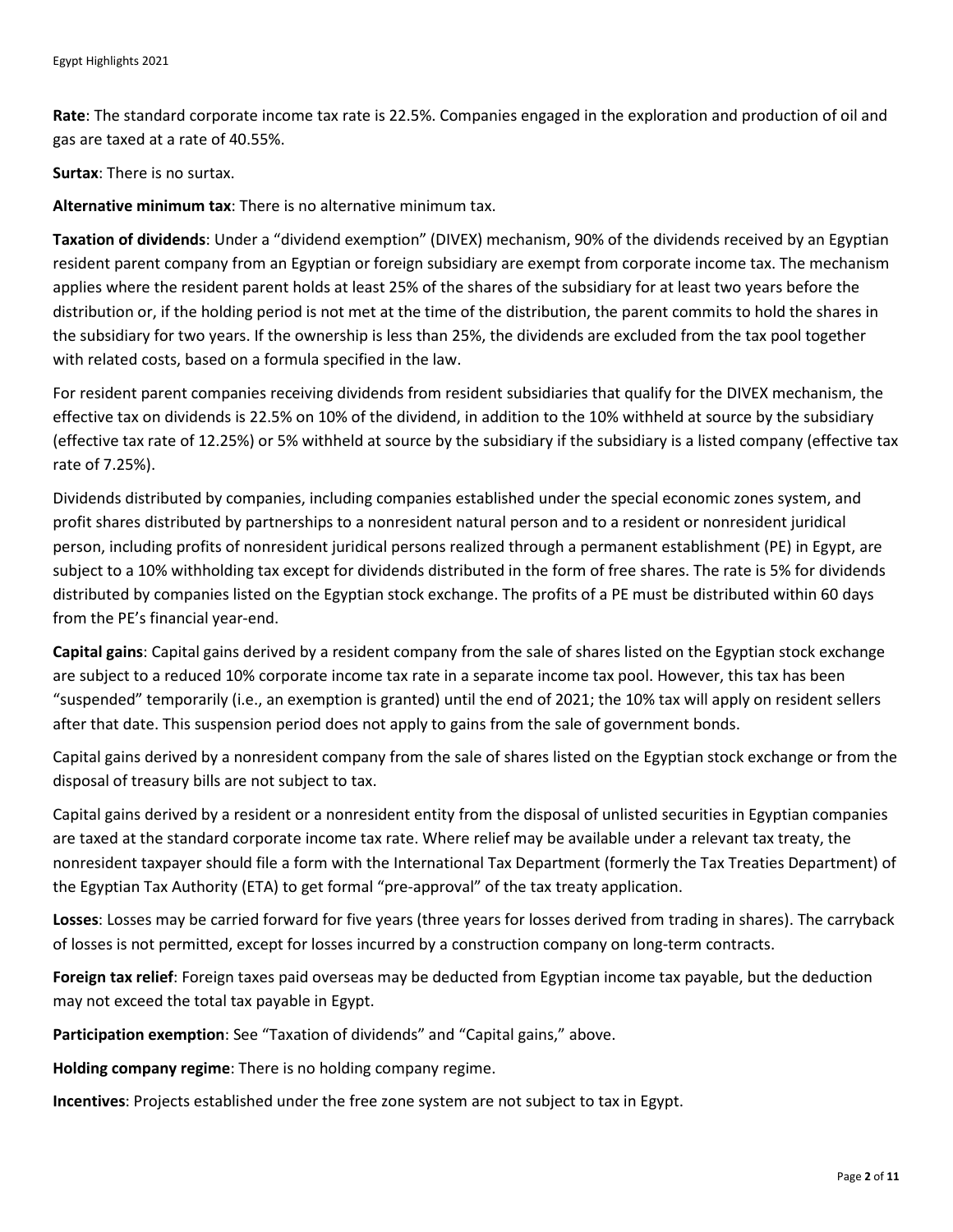The investment law provides fiscal incentives for investment projects established after 31 May 2017 in the form of a reduction of net taxable profits. A deduction equivalent to 50% of the "investment costs" is granted for investments made in geographic locations most urgently in need of development (designated as Sector A); a deduction of 30% of the investment costs is granted for projects established in Sector B (all other areas). The deduction may be utilized over a maximum period of seven years from the date activity commences and is capped at 80% of the paid-up capital as at that date.

#### **Compliance for corporations**

**Tax year**: The tax year is the accounting year.

**Consolidated returns**: Consolidated returns are not permitted; each company must file a separate return.

**Filing and payment**: Companies must file a tax return within four months following the end of the financial year (FY). Tax is assessed on the information provided in the tax return.

Taxpayers may submit their data, records, information, and any other documents related to any type of taxes (i.e., tax returns) in any language. However, translated Arabic versions of all documents must be attached. The Arabic translation must be done by an accredited center related to the ETA.

Taxpayers must submit their tax returns through an electronic system with their e-signature.

Companies that sell goods or provide services must register all their purchases and sales on the electronic system. In addition, all collections, whether cash or electronic, must be registered on the same system, including the value of sales and services and their tax due, and an electronic invoice with an e-signature should be issued for each sale transaction.

**Penalties**: Various penalties apply for failure to apply the system of withholding, collection, and remittance of tax; failure to file a return; and other offenses.

Interest is calculated at 2% above the annual credit and discount rate announced by the Central Bank of Egypt.

If the amounts included in the tax return are less than the final assessed tax amount, an additional penalty may be imposed based on the difference between the amounts included in the return and those in the assessment. The rate is 20% where the difference is less than 50%; 40% where the difference is 50% or more; and 40% of the final assessment tax due where the tax return was not submitted.

A penalty ranging from EGP 3,000 to EGP 50,000 is imposed on taxpayers who submit their tax returns late but within 60 days following the due date. Where the period exceeds 60 days, the penalty ranges from EGP 50,000 to EGP 2 million.

A penalty ranging from EGP 20,000 to EGP 100,000 is imposed on taxpayers in certain other noncompliance cases (i.e., other than failure to file their tax returns). A penalty up to EGP 50,000 is imposed on taxpayers who do not keep books and records (whether in print or electronically) during the legally required period.

In cases of tax evasion, the government may prosecute and the person seeking reconciliation must pay 100% of the tax liability before a criminal case, 150% of the tax liability where a criminal case is brought to the competent court but a final judgment is not rendered, and 175% of the tax liability where a final judgment is rendered.

**Rulings**: Taxpayers may apply for an advance ruling by submitting a written request and copies of relevant documents to the ETA. The ETA will issue a decision on the request within 30 days after receiving all the relevant documents.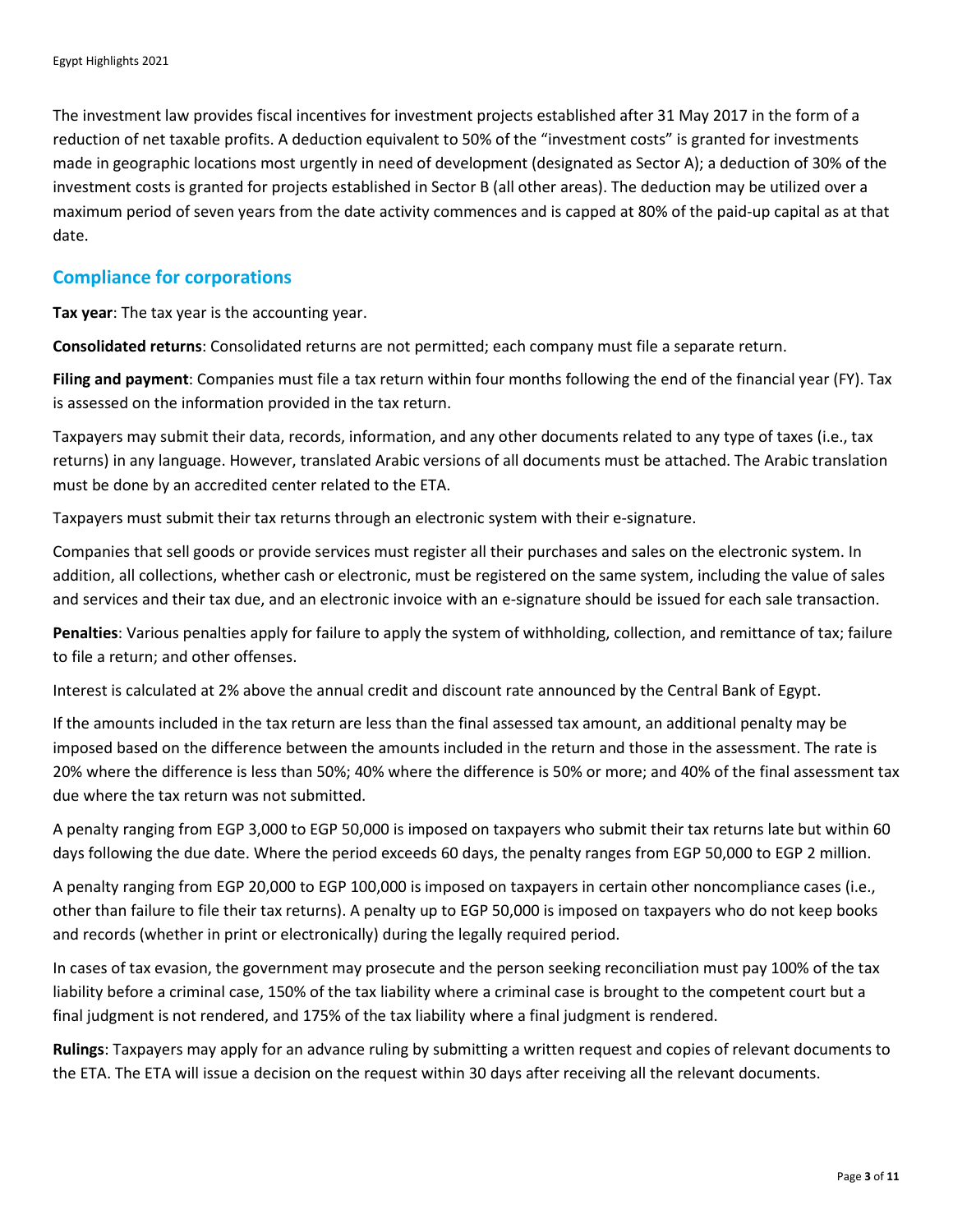#### **Individual taxation**

| <b>Rates</b>               |                                                            |       |
|----------------------------|------------------------------------------------------------|-------|
| Individual income tax rate | <b>Taxable income</b>                                      | Rate  |
|                            | Up to EGP 15,000                                           | 0%    |
|                            | EGP 15,001-EGP 30,000                                      | 2.5%  |
|                            | EGP 30,001-EGP 45,000                                      | 10%   |
|                            | EGP 45,001-EGP 60,000                                      | 15%   |
|                            | EGP 60,001-EGP 200,000                                     | 20%   |
|                            | EGP 200,001-EGP 400,000                                    | 22.5% |
|                            | Over EGP 400,000                                           | 25%   |
| Capital gains tax rate     | 10% (suspended until the end of 2021) or progressive rates |       |
|                            | up to 25%                                                  |       |

**Residence**: Individuals are resident if they are present in Egypt for more than 183 days in a fiscal year; are deemed to have a permanent abode in Egypt; or are Egyptian nationals performing their work duties abroad but being paid for these duties from an Egyptian source.

**Basis**: Resident individuals are taxable on their worldwide income if Egypt is the "center of their commercial interests." Nonresident individuals are taxed only on their Egyptian-source income.

**Taxable income**: Taxable income includes income from employment, income from commercial or industrial activities, and income from noncommercial activities (i.e., professional services). Mandatory profit sharing, pensions, and end-of-service bonuses are not subject to salary tax.

**Rates**: Progressive rates up to 25% are levied on all types of income derived by individuals. The annual taxable income affects the application of the different tax brackets, as higher taxable incomes are not eligible for the lower tax rates, as illustrated below:

- Annual taxable income that exceeds EGP 600,000 but does not exceed EGP 700,000 does not qualify for the 0% tax rate. The first EGP 30,000 of taxable income is taxed at 2.5%, with the balance taxed according to the remaining tax brackets.
- Annual taxable income that exceeds EGP 700,000 but does not exceed EGP 800,000 does not qualify for the 0% and 2.5% tax rates. The first EGP 45,000 of taxable income is taxed at 10%, with the balance taxed according to the remaining tax brackets.
- Annual taxable income that exceeds EGP 800,000 but does not exceed EGP 900,000 does not qualify for the 0%, 2.5%, and 10% tax rates. The first EGP 60,000 of taxable income is taxed at 15%, with the balance taxed according to the remaining tax brackets.
- Annual taxable income that exceeds EGP 900,000 but does not exceed EGP 1 million does not qualify for the 0%, 2.5%, 10%, and 15% tax rates. The first EGP 200,000 of taxable income is taxed at 20%, with the balance taxed according to the remaining tax brackets.
- Annual taxable income that exceeds EGP 1 million does not qualify for the 0%, 2.5%, 10%, 15%, and 20% tax rates. The first EGP 400,000 of taxable income is taxed at 22.5%, with the balance taxed according to the remaining tax brackets.

Resident employees who derive income from a secondary employer are subject to tax on that income at a 10% flat rate.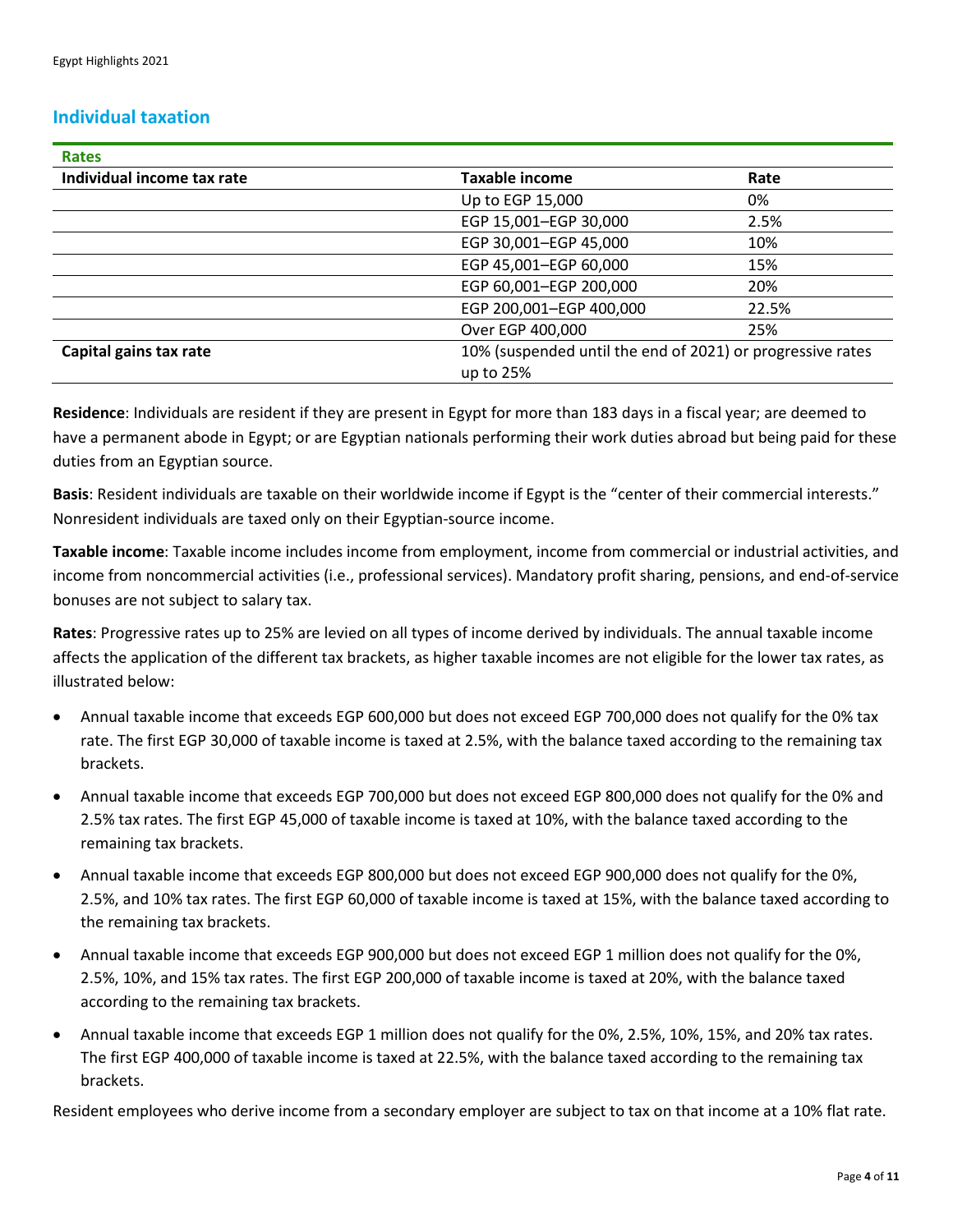Dividend income received by resident individuals is taxed at a rate of 10%; the rate is reduced to 5% where the dividends are distributed by companies listed on the Egyptian stock exchange.

**Capital gains**: Capital gains derived by resident individuals from the sale of shares listed on the Egyptian stock exchange are subject to a reduced 10% tax rate in a separate income tax pool. However, this tax has been "suspended" temporarily (i.e., an exemption is granted) until the end of 2021. This suspension period does not apply to gains realized by resident individuals from the sale of government bonds.

Capital gains realized by nonresident individuals from the sale of shares listed on the Egyptian stock exchange or from the disposal of treasury bills are not subject to tax.

Capital gains realized on the sale of unlisted shares of Egyptian companies by resident or nonresident individuals are subject to progressive tax rates up to 25%.

Income derived from the sale of assets in a sole proprietorship becomes part of an individual's taxable base (including the sale of a sole proprietorship's real estate). If owned as a personal asset and not classified as sole proprietorship assets, real estate sales are subject to a separate 2.5% tax on the gross proceeds.

**Deductions and allowances**: Available deductions depend on the type of income. Various allowances are available for items such as social security contributions and health insurance premiums.

**Foreign tax relief**: Foreign taxes paid overseas may be deducted from Egyptian income tax payable, but the deduction may not exceed the total tax payable in Egypt.

#### **Compliance for individuals**

**Tax year**: The tax year is the calendar year.

**Filing status**: Each individual must file an annual return; spouses are not permitted to file a joint return.

**Filing and payment**: Individuals must submit a declaration of income before 1 April following the end of the tax year and pay tax based on the declaration.

The employer is responsible for withholding and paying salary tax to the tax authorities on a monthly basis. The employer must submit quarterly tax returns electronically for salary taxes in January, April, July, and October of each year. The returns should include the number of employees and their information, total gross salaries, amount of salary tax withheld and remitted with a copy of payment receipts, and any changes that have occurred with respect to the employees.

Taxpayers also are required to submit an annual reconciliation along with their tax return to the ETA in January of each year.

However, if employees are paid from an offshore source, the employees must declare their income and benefits for the entire year and pay the applicable tax to the tax authorities with the annual income tax return before 31 January of the following year.

**Penalties**: If the amounts included in the tax return are less than the final assessed tax amount, an additional penalty may be imposed based on the difference between the amounts included in the return and those in the assessment. The rate is 20% where the difference is less than 50%; 40% where the difference is 50% or more; and 40% of the final assessment tax due where the tax return was not submitted.

A penalty ranging from EGP 3,000 to EGP 50,000 is imposed on taxpayers who submit their tax returns late but within 60 days following the due date. Where the period exceeds 60 days, the penalty ranges from EGP 50,000 to EGP 2 million.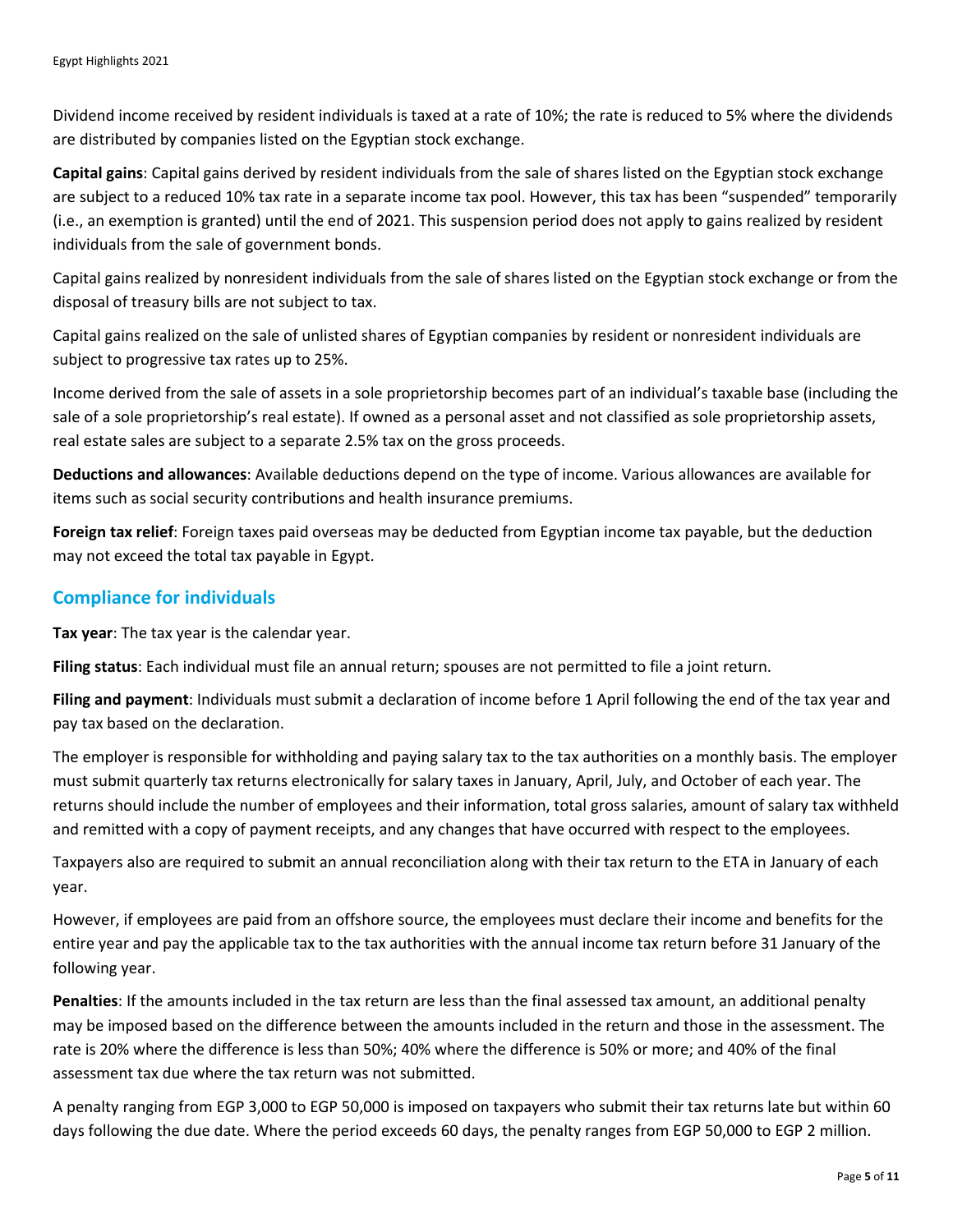A penalty ranging from EGP 20,000 to EGP 100,000 is imposed on taxpayers in certain other noncompliance cases (i.e., other than failure to file their tax returns). A penalty up to EGP 50,000 is imposed on taxpayers who do not keep books and records (whether in print or electronically) during the legally required period.

In cases of tax evasion, the government may prosecute and the person seeking reconciliation must pay 100% of the tax liability before a criminal case, 150% of the tax liability where a criminal case is brought to the competent court but a final judgment is not rendered, and 175% of the tax liability where a final judgment is rendered.

**Rulings**: Taxpayers may apply for an advance ruling by submitting a written request and copies of relevant documents to the Egyptian tax authorities. The tax authorities will issue a decision on the request within 30 days after receiving all the relevant documents.

#### **Withholding tax**

| <b>Residents</b> |                   | <b>Nonresidents</b> |            |
|------------------|-------------------|---------------------|------------|
| Company          | <b>Individual</b> | Company             | Individual |
| 5%/10%           | 5%/10%            | 5%/10%              | 5%/10%     |
| 0%               | 0%                | 0%/20%              | 0%/20%     |
| 3%               | 3%                | 20%                 | 20%        |
| 3%               | 3%                | 20%                 | 20%        |
|                  |                   |                     |            |

**Dividends**: Dividends paid to a resident or a nonresident entity or individual are subject to a 10% withholding tax. The rate is reduced to 5% where dividends are distributed by companies listed on the Egyptian stock exchange. In crossborder situations, the rate may be further reduced under an applicable tax treaty.

See "Taxation of dividends" under "Corporate taxation," above, for rates applicable to dividends received by resident parent companies from resident subsidiaries that qualify for the DIVEX mechanism.

**Interest**: Interest paid to residents generally is not subject to withholding tax, although a 20% withholding tax applies to interest paid with respect to Treasury bills and bonds.

Interest paid to a nonresident is subject to a 20% withholding tax, unless the rate is reduced under an applicable tax treaty. Treaty benefits generally may not be applied directly (i.e., at source); the domestic rate must first be applied. Where a more favorable rate applies under a tax treaty, the recipient subsequently must file a tax refund request with the ETA to recover the excess tax withheld. Treaty benefits may be applied at the time of payment where the recipient successfully files an advance ruling request (ARR) with the ETA.

Interest paid to a nonresident on a long-term loan (i.e., a loan with a term of at least three years) is not subject to withholding tax.

**Royalties**: Royalties paid to residents are subject to a 3% withholding tax.

Royalty payments made to a nonresident are subject to a 20% withholding tax, unless the rate is reduced under an applicable tax treaty. In the absence of an advance ruling to apply a reduced treaty rate, withholding tax on royalties is withheld at the domestic rate at the time of payment and the recipient subsequently must apply for a refund.

**Fees for technical services**: Technical service fee payments made to residents are subject to a 3% withholding tax.

Payments to nonresidents for "services" are, in principle, subject to a 20% withholding tax unless otherwise provided in an applicable tax treaty. In contrast to interest and royalties, reduced treaty rates may apply directly to technical service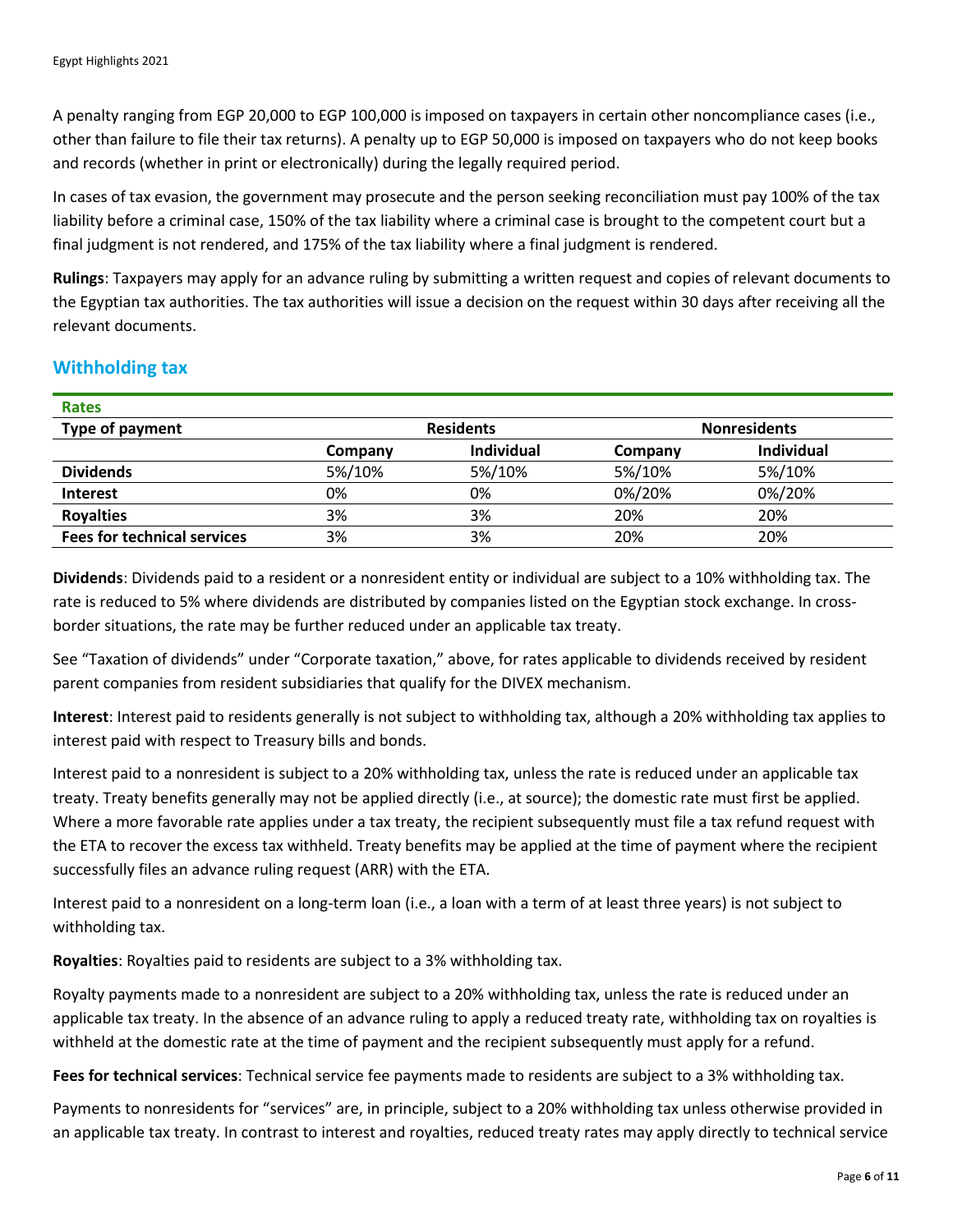fee payments so that the recipient is not required to file a refund request. It is common for the ETA to reclassify service payments that are suspected to include a right to use "experience" as royalties and apply the higher domestic withholding tax rate.

**Branch remittance tax**: Profits realized by a branch or PE of a foreign company are deemed distributed to the head office within 60 days from the year-end and are subject to the 10% dividend withholding tax, subject to the provisions of an applicable tax treaty.

#### **Anti-avoidance rules**

**Transfer pricing**: Transfer pricing rules allow the ETA to adjust the taxable income of an entity if the income is reduced as a result of a controlled transaction that would have yielded different results had the transaction occurred between unrelated parties.

Transfer pricing guidelines require a three-tiered approach to transfer pricing documentation with local file, master file, and country-by-country (CbC) reporting requirements. Taxpayers with commercial or financial transactions with related parties not exceeding EGP 8 million in total during a particular FY are exempt from preparing and submitting a master file and local file for that year.

CbC reporting and related notification requirements apply to Egyptian tax resident parent entities with at least one foreign subsidiary and annual consolidated group revenue of at least EGP 3 billion in the immediately preceding year. For non-Egyptian parented multinational enterprises (MNEs), an Egyptian tax resident entity is required to file a notification with the ETA if the consolidated group revenue is equal to or greater than EUR 750 million in the immediately preceding year.

The three documents (master file, local file, and CbC report) must to be filed annually with the ETA by the deadlines specified in the transfer pricing guidelines and legislation. The deadline to file the master file is in line with the master file filing deadline for the ultimate parent company, whereas the local file is due within two months from the corporate income tax return filing date. The CbC report must be filed within one year following the end of the FY to which the report relates, whereas the CbC reporting notification must be filed before the end of the FY to which the CbC report relates.

Failure to submit any required transfer pricing documentation may result in:

- A high-risk rating and an increased risk of audit;
- Unilateral transfer pricing adjustments by the ETA; and
- Percentage penalties based on the amount of the disputed annual tax base, where adjustments result from a transfer pricing audit.

The penalties imposed are a percentage of the total value of the related party transactions entered into by the taxpayer during the tax year, as follows:

- Failure to declare all related party transactions in the taxpayer's corporate income tax return in accordance with the return's template: 1%;
- Failure to submit a master file or local file: 3%; and
- Failure to submit a CbC report (where the Egyptian resident taxpayer is the ultimate parent entity of the MNE group) or corresponding CbC reporting notification form (where the Egyptian resident taxpayer is a subsidiary of a foreign parented MNE) based on pre-determined thresholds: 2%.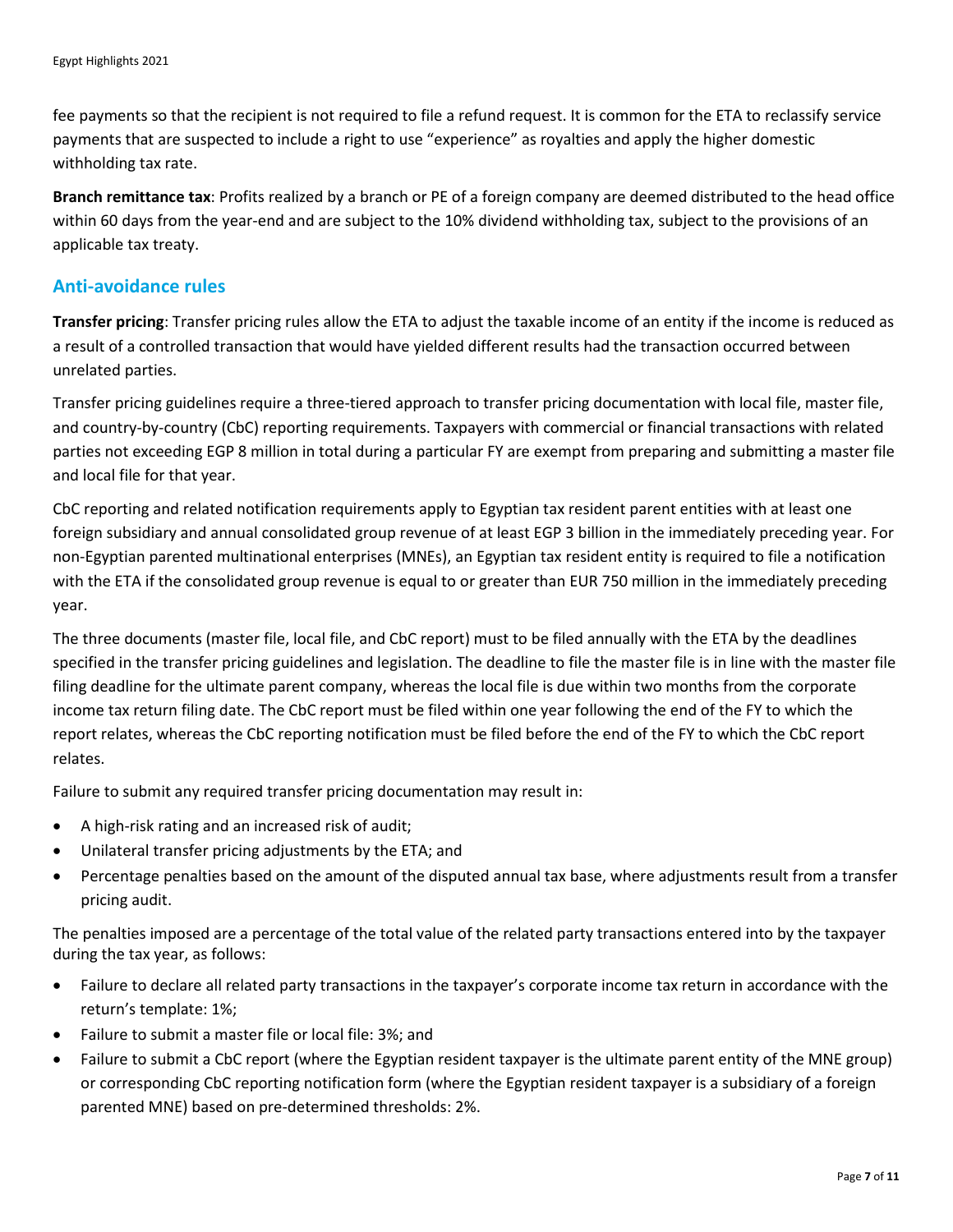Total penalties cannot exceed 3% of the aggregate value of the related party transactions entered into by the taxpayer during the tax year where the taxpayer has failed to submit more than one document in the same year.

Egypt's advance pricing agreement (APA) program is designed to help taxpayers determine in advance the appropriate arm's length price for their controlled transactions with associated entities. The transfer pricing guidelines specify certain criteria that taxpayers must meet to be eligible to apply for an APA. Currently, the APA program is limited to unilateral APAs, i.e., an agreement that only involves the taxpayer and the ETA regarding an appropriate transfer pricing methodology for particular transactions. A taxpayer wishing to conclude a unilateral APA is required to formally approach the ETA for a pre-filing meeting at least six months prior to the first day of the proposed covered period, following the procedures specified in the guidelines. The process of concluding a unilateral APA typically lasts from three to six months.

**Interest deduction limitations**: A 4:1 debt-to-equity ratio applies. The tax deduction for any interest on debt exceeding this ratio is disallowed. In addition, the deduction is disallowed for interest paid that exceeds twice the credit and discount rate (announced by the central bank at the beginning of each calendar year).

The interest rate on loans between related parties must be at arm's length and supported by proper transfer pricing documentation.

**Controlled foreign companies**: Income from investments in nonresident companies is recognized under the equity method of revenue recognition and is taxed in Egypt where the following three conditions are satisfied simultaneously: (1) the Egyptian entity owns more than 10% of the nonresident company; (2) more than 70% of the nonresident company's income is derived from dividends, interest, royalties, management fees, or rental fees (i.e., "passive income"); and (3) the profits of the nonresident company are not subject to tax in its country of residence, are exempt, or are subject to a tax rate of less than 75% of the corporate tax rate applicable in Egypt.

**Hybrids**: There are no rules regarding hybrids.

**Economic substance requirements**: There are no economic substance requirements.

**Disclosure requirements**: See "Transfer pricing," above.

**Exit tax**: There is no exit tax.

**General anti-avoidance rule**: A general anti-avoidance rule (GAAR) applies, under which, if any of the principal purposes of a transaction is tax avoidance or tax deferral, the tax authorities may, as the result of a tax audit, adjust the transaction's tax effects and subject the economic substance of the transaction to tax.

### **Value added tax**

| <b>Rates</b>         |        |
|----------------------|--------|
| <b>Standard rate</b> | 14%    |
| <b>Reduced rate</b>  | Varies |

**Taxable transactions**: VAT generally applies to the supply of all goods and services. Services are broadly defined as anything that is not classified as a "good," including, but not limited to, intellectual property rights, consultancy services, management services, etc. Input VAT may be offset against output VAT on items other than those subject to tax at a "schedule rate." Schedule rates are typically lower than the standard rate but the VAT paid is noncreditable and nonrefundable.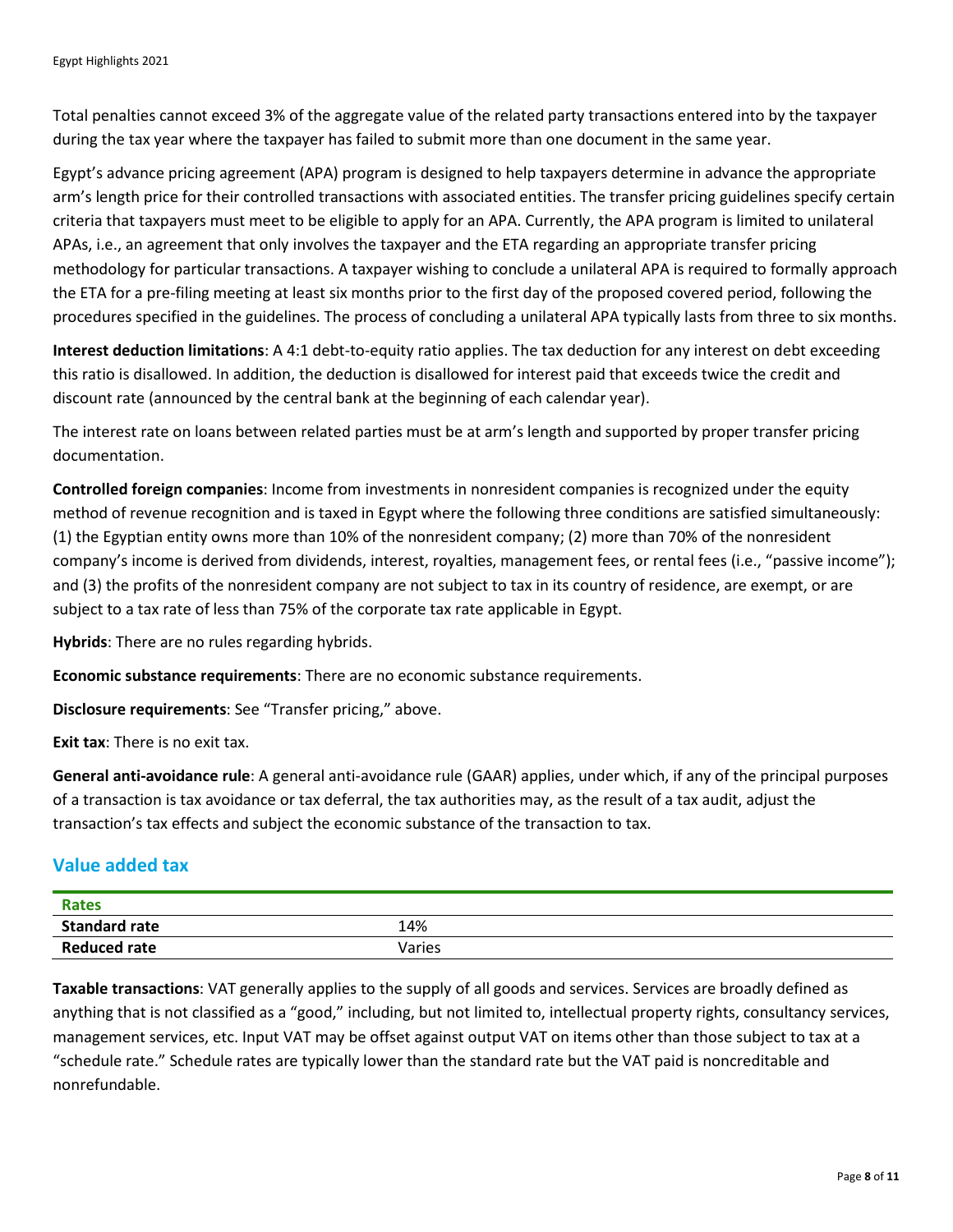**Rates**: The standard rate is 14%. Lower schedule rates can apply on goods or services that are specifically listed in the table attached to the VAT law, such as construction services and professional services, among others.

The VAT law contains a list of exemptions that consists of 57 categories of goods and services, including: basic food products; provision of natural gas; transmission and distribution of electricity; banking services and other regulated nonbanking financial services and insurance services; rental of residential or nonresidential properties; and health and education services. In addition, certain Egyptian state bodies and entities are exempted from VAT, as well as entities exempted by virtue of an international agreement or special law.

Exports of goods or services, and goods or services provided to companies located in the free zones, are zero-rated.

Certain goods and services are specified as "tabled items" that are subject to a special rate, and their providers are not allowed to offset input VAT against output VAT. These items include professional services, petroleum products, media productions, etc. Construction contracts also are included in the table, but input VAT paid to subcontractors may be offset against output VAT on the same projects.

Other goods and services are denoted as "double taxed" items and are subject to the general rate as well as the "table rate;" these include cars, home appliances, air conditioning equipment, and mobile telecommunication services.

**Registration**: Resident providers of goods or services must register for VAT purposes only if their annual revenue is at least EGP 500,000. Voluntary registration is possible below this limit. No minimum registration threshold exists for providers of tabled or double taxed items. Importers of taxable goods or services for trading purposes, exporters, distribution agents of taxable goods or services, as well as manufacturers or importers of goods and services subject to the schedule tax, are required to register for VAT irrespective of the level of their turnover.

**Filing and payment**: The Unified Tax Procedures Law, which is effective as from 20 October 2020, aims to unify various tax procedures that apply to the corporate income tax, VAT, the state development tax, stamp tax, and other similar taxes. More specifically, the new law facilitates the collection of taxes by merging tax filing procedures. Executive regulations providing further guidance are expected to be published sometime in 2021.

Taxpayers may submit documents and analysis to the ETA in a language other than Arabic, but all must be translated into Arabic and certified by an official translator.

The ETA will give taxpayers a unified tax registration number to be used for all types of taxes and on all correspondence and transactions. For new tax registrations, the ETA will issue a registration certificate within five business days from the date all relevant documents are submitted.

Taxpayers should record their purchases and sales of goods and services in an electronic system as described in the executive regulations to be published.

The deadline to submit monthly VAT returns, including for periods of nontaxable activity is the month following the end of the tax period. This deadline may differ from the monthly VAT return deadline for importers and exporters, or the deadline for those providing services only once a year and who submit only one VAT return per year. These deadlines should be approved by the head of the ETA or his delegates.

The Unified Tax Procedures law also integrates all penalties and fines for non-compliance with the tax laws. Penalties ranging from EGP 3,000 to EGP 50,000, in addition to the tax due and other payments (i.e., additional taxes) are imposed on taxpayers who file a VAT return and pay the tax late but within 60 days following the deadline. In addition, penalties apply if the return contains incorrect information. If the period exceeds 60 days, the penalties range from EGP 5,000 to EGP 200,000 and are doubled if late filing and payment reoccur within three years.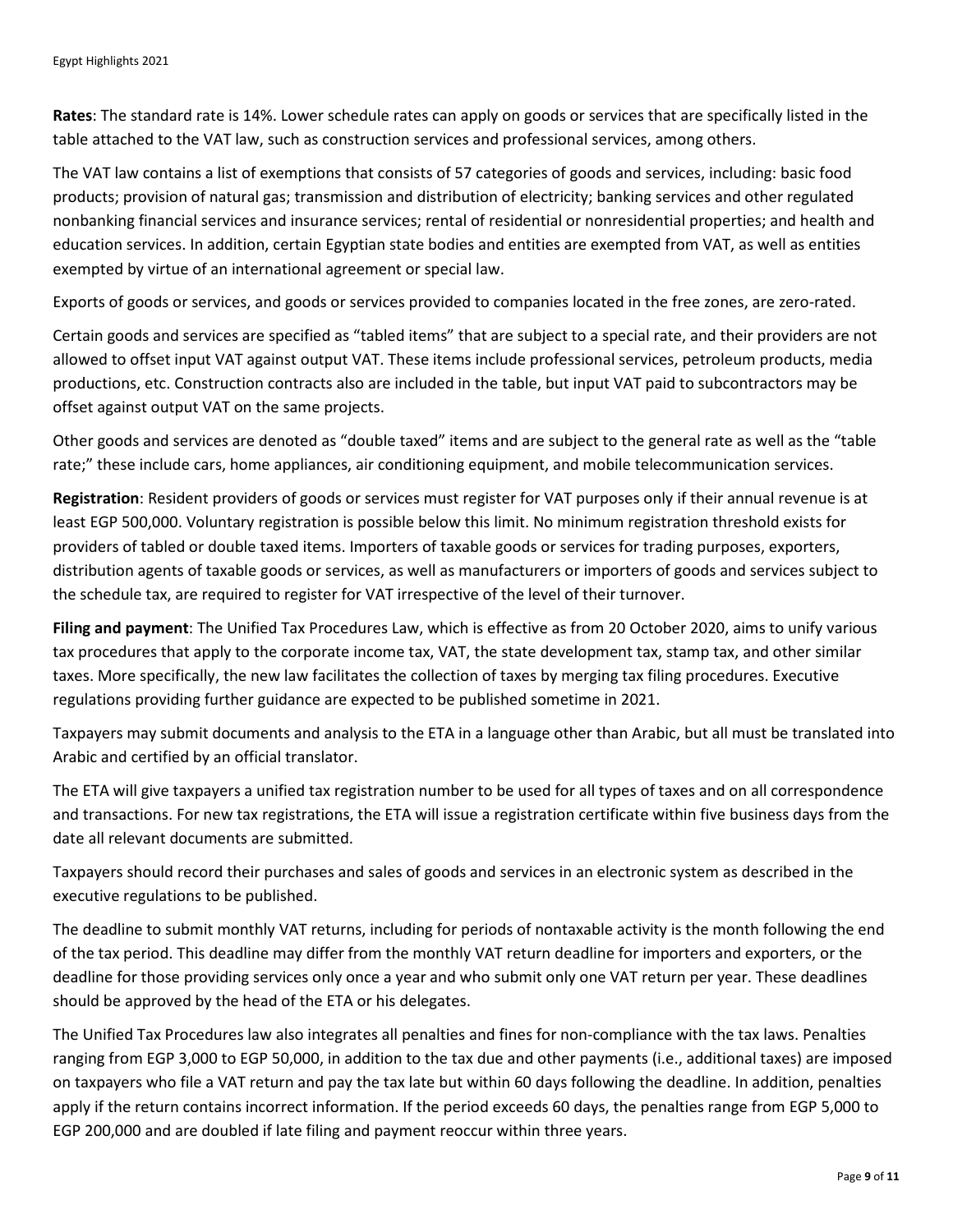#### **Other taxes on corporations and individuals**

Unless otherwise stated, the taxes in this section apply both to companies and individuals and are imposed at the national level.

**Social security contributions**: The social security regime applies only to local nationals, unless a reciprocal social security agreement applies with a foreign national's home country. According to the new unified social insurance and pension law, the applicable contribution rate is 29.75%, with 11% as the employee share and 18.75% as the employer share. As from 1 January 2021, the minimum and maximum monthly salary caps are EGP 1,200 and EGP 8,100, respectively. Certain allowances, including those payable for transportation, travel, meals, and accommodation, may be excluded from the salary cap, provided the total allowances do not exceed 25% of the contribution salary.

**Payroll tax**: There is no payroll tax.

**Capital duty**: There is no capital duty.

**Real property tax**: Most real property in Egypt is subject to a real estate tax. A 10% rate applies on the annual rental value after allowing a 32% deduction to cover related costs for nonresidential property, and a 30% deduction for residential property. Exemptions are provided for nonresidential property that is used for commercial, industrial, and administrative purposes with an annual rental value of less than EGP 1,200, and for residential units with an annual rental value of less than EGP 24,000. The user of the property pays the tax, which is due in two installments. The annual rental value of real estate is assessed every five years.

**Transfer tax**: There is no transfer tax.

**Stamp duty**: Stamp tax is charged at variable and fixed rates: 0.1% per quarter for banking transactions; 20% on commercial advertisements; and rates ranging from 1.08% to 10.08% on insurance premiums.

Stamp tax applies to the total value of trading in securities (i.e., Egyptian or foreign securities, listed or unlisted), excluding public treasury bills ("T-bills") and bonds, without any deduction allowed for expenses. The tax is imposed on both the buyer and the seller, at rates of 0.125% for nonresident sellers and nonresident buyers, and 0.05% for resident sellers and resident buyers. However, a 0.3% rate applies to both the buyer and the seller, without any deduction allowed for expenses, in the case of a sale or acquisition of at least 33% of the: (i) shares or voting rights (in terms of number or value) of a resident company, or (ii) assets or liabilities of a resident company by another resident company, in exchange for shares in the acquiring company. If multiple transactions conducted by one legal person related to a company result in exceeding the 33% limit during the two years following the first transaction, the seller and buyer are subject to a 0.3% rate on the total amount of the transactions, with the right to offset any stamp tax already paid on such transactions.

Stamp tax does not apply to transactions related to the sale or purchase of securities taking place on the same day.

After the suspension period (i.e., as from 2022), residents should be exempt from stamp tax on the sale of securities.

**Net wealth/worth tax**: There is no net wealth tax or net worth tax.

**Inheritance/estate tax**: There is no inheritance tax or estate tax.

**Other**: Government agencies, partnerships, and companies are required to pay a solidarity contribution (to fund the state health insurance scheme) of 0.25% of annual revenue to the tax authorities when filing the corporate income tax return. The contribution is not considered a deductible cost when calculating taxable profits for corporate income tax purposes.